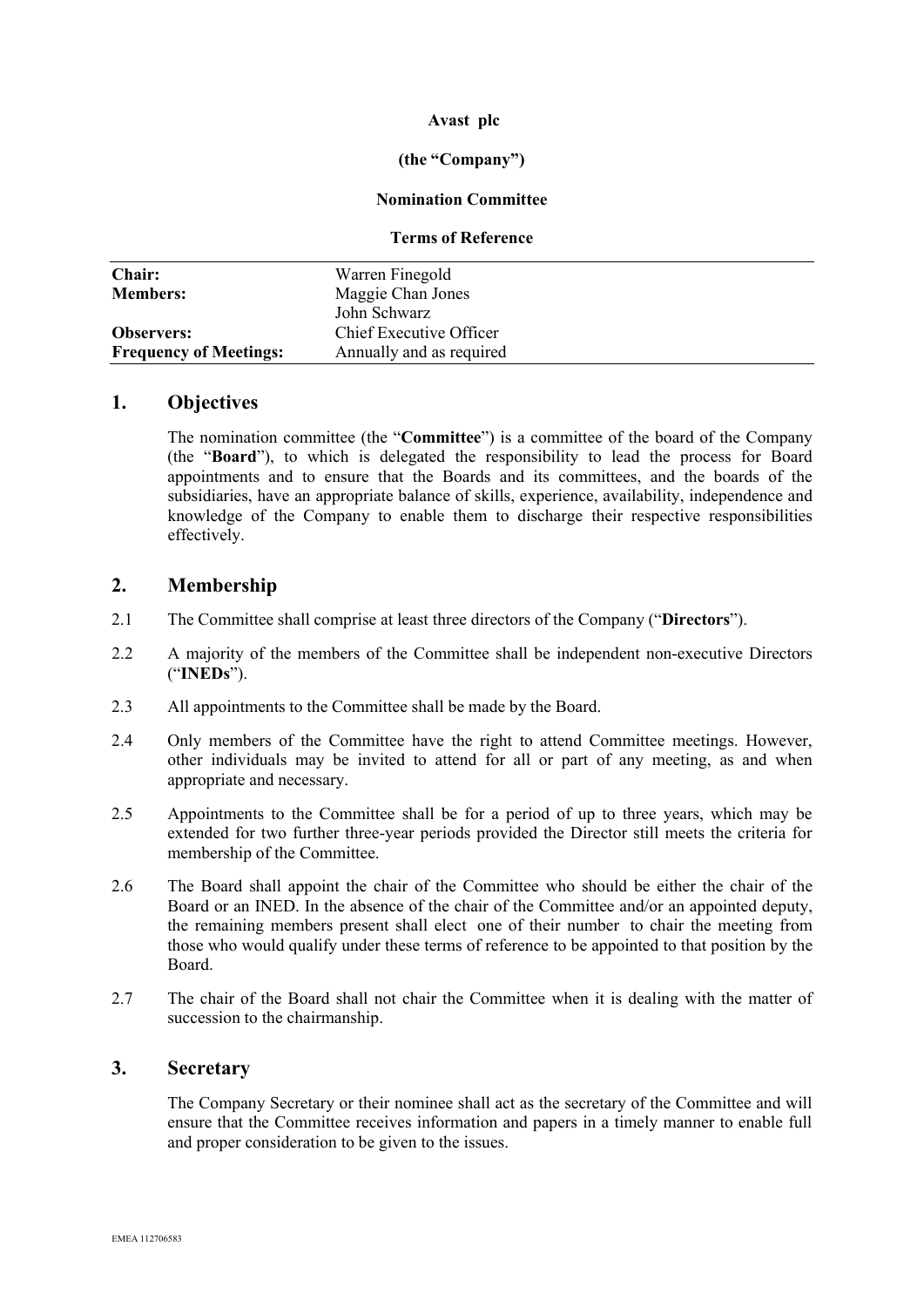## **4. Quorum**

- 4.1 The quorum necessary for the transaction of business shall be two, both of whom must be INEDs.
- 4.2 A duly convened meeting of the Committee at which a quorum is present shall be competent to exercise all or any of the authorities, powers and discretions vested in or exercisable by the Committee. No member of the Committee shall attend or form part of the quorum in relation to any appointment in which he/she has a personal interest.
- 4.3 Meetings of the Committee may be held telephonically or by any other means whereby the participants are able to communicate effectively with each other.

## **5. Frequency of Meetings**

- 5.1 The Committee shall meet at least once a year and at such other times as the chair of the Committee shall determine.
- 5.2 The secretary of the Committee shall ascertain, at the beginning of each meeting, the existence of any conflicts of interest and minute them accordingly.
- 5.3 The secretary of the Committee shall meet to consider the Directors who are to retire by rotation at the next annual general meeting in good time to enable any recommendations of the Committee to be included in the Notice of Annual General Meeting.

### **6. Notice of Meetings**

- 6.1 Meetings of the Committee shall be called by the secretary of the Committee at the request of the chair of the Committee.
- 6.2 Unless otherwise agreed and except where a situation of urgency otherwise requires, wherever practicable, notice of each meeting confirming the venue, time and date, together with an agenda of items to be discussed, shall be forwarded to each member of the Committee, any other person required to attend and all other non-executive Directors, no later than two working days before the date of the meeting. Supporting papers shall, wherever practicable, be sent to Committee members and to other attendees as appropriate, at the same time.
- 6.3 Papers required by the Committee may be provided electronically.

# **7. Minutes of Meetings**

- 7.1 The secretary of the Committee shall minute the proceedings and resolutions of all Committee meetings, including the names of those present and in attendance.
- 7.2 Draft minutes of Committee meetings shall be circulated promptly to all members of the Committee and the chair of the Board and, once agreed, to all other members of the Board, unless in the opinion of the chair of the Committee it would be inappropriate to do so.

# **8. Annual General Meeting**

The chair of the Committee should attend the annual general meeting prepared to respond to any shareholder questions on the Committee's activities.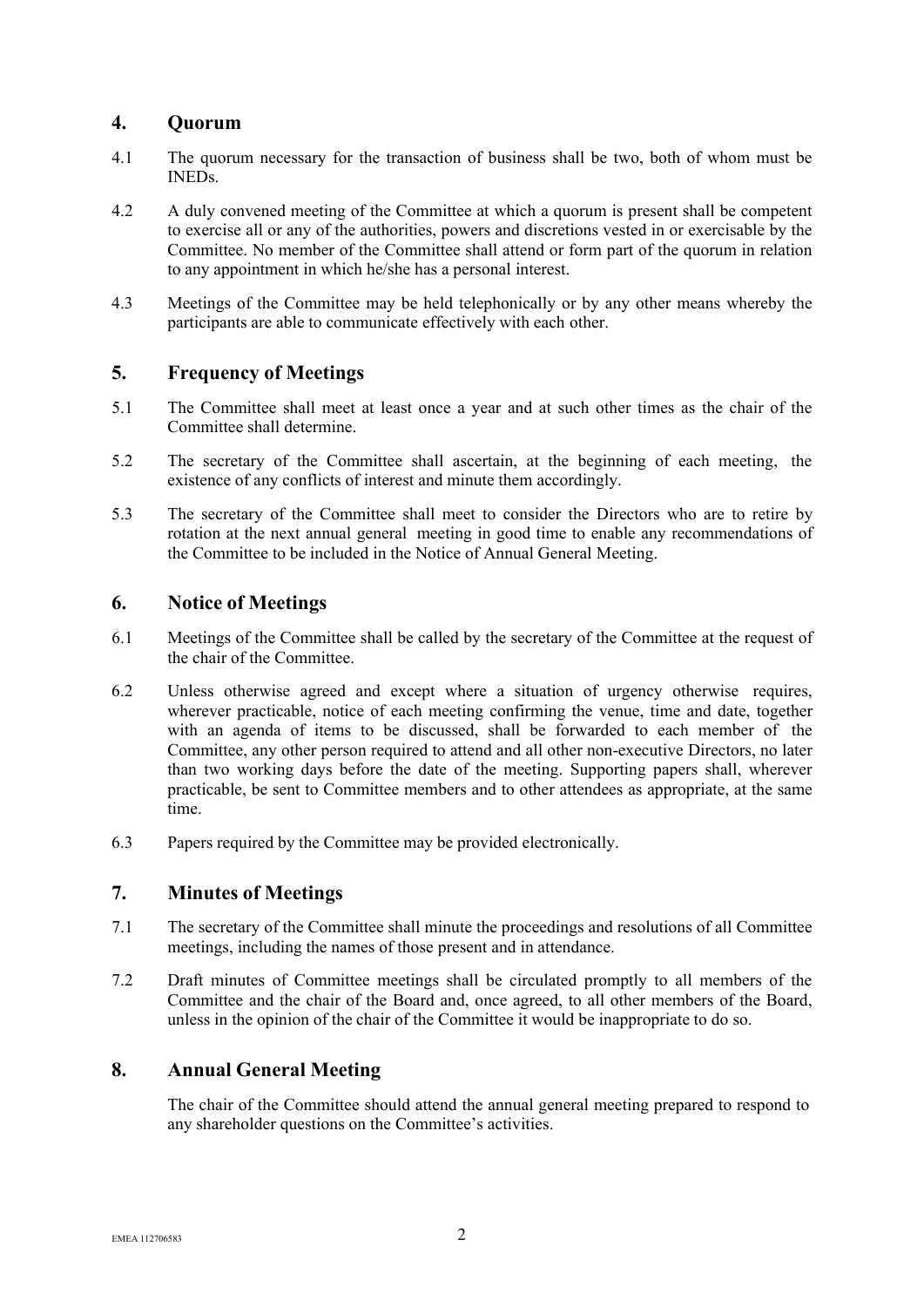### **9. Duties**

- 9.1 The Committee should carry out the duties below for the Company and its subsidiaries from time to time (the "**Group**") and major subsidiary undertakings as a whole, as appropriate.
- 9.2 The Committee shall:
	- (a) regularly review the structure, size and composition (including the skills, knowledge, experience and diversity, including gender) of the Board and make recommendations to the Board with regard to any changes;
	- (b) give full consideration to succession planning for Directors and other senior executives in the course of its work, taking into account the challenges and opportunities facing the Company, and what skills and expertise are therefore needed on the Board in the future;
	- (c) be responsible for identifying and nominating for the approval of the Board, candidates to fill Board vacancies as and when they arise;
	- (d) before any appointment is made by the Board, evaluate the balance of skills, knowledge and experience on the Board, and, in the light of this evaluation prepare a description of the role and capabilities required for a particular appointment. In identifying suitable candidates the Committee shall:
		- (i) consider using open advertising or the services of external advisers to facilitate the search, it being noted that the Company will need to provide an explanation if neither open advertising nor the services of external advisers is used in the appointment of a Chairman or a non-executive Director;
		- (ii) consider candidates from a wide range of backgrounds;
		- (iii) consider candidates on merit and against objective criteria and with due regard for the benefits of diversity on the Board, including gender, taking care that appointees have enough time available to devote to the position;
		- (iv) give due consideration to the FCA's and PRA's Fit and Proper test criteria; and
		- (v) consider any potential director's listed company experience and any training that would be required, based on such experience, to ensure that they would understand their relevant responsibilities and obligations;
	- (e) keep under review the leadership needs of the organisation, both executive and nonexecutive, with a view to ensuring the continued ability of the organisation to compete effectively in the marketplace;
	- (f) keep up to date and fully informed about strategic issues and commercial changes affecting the Company and the market in which it operates;
	- $(g)$  for the appointment of a chair of the Board, the Committee should prepare a job specification, including the time commitment expected. A proposed chair of the Board's other significant commitments should be disclosed to the Board before appointment (through the completion of a formal written director's questionnaire) and any changes to the chair of the Board's commitments should be reported to the Board as they arise;
	- (h) prior to the appointment of a Director, the proposed appointee should be required to disclose in a formal written questionnaire any other business interests that may result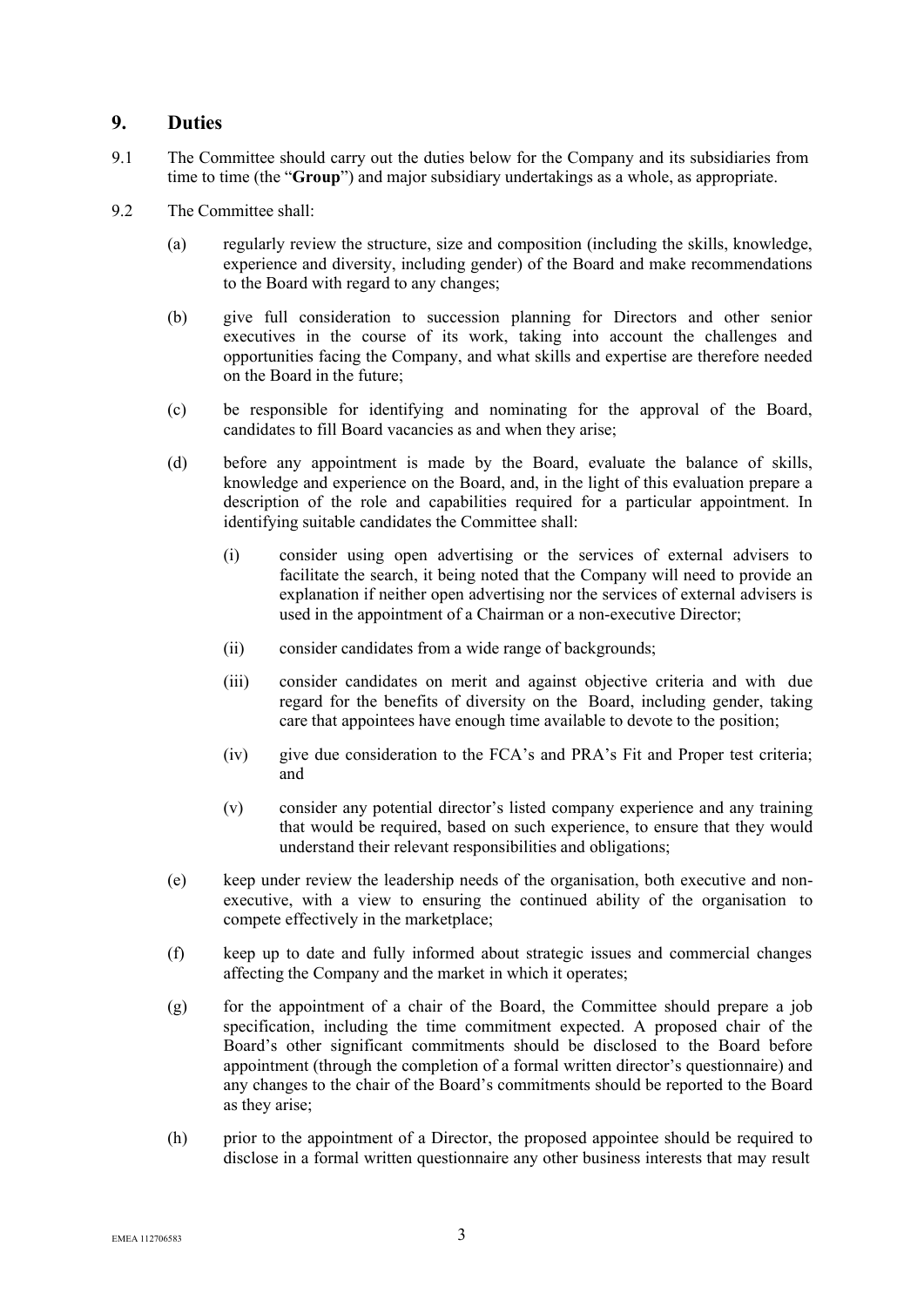in a conflict of interest and be required to report any future business interests that could result in a conflict of interest;

- (i) review the results of the Board performance evaluation process that relate to the composition of the Board;
- (j) review annually the time required from non-executive Directors. Performance evaluation should be used to assess whether the non-executive Directors are spending enough time to fulfil their duties;
- (k) work and liaise as necessary with all other board committees;
- (l) ensure that on appointment to the Board, non-executive Directors receive a formal letter of appointment setting out clearly what is expected of them in terms of time commitment, service on committees of the Board and other involvement outside Board meetings and a satisfactory and appropriate induction programme is available. This letter of appointment containing the terms and conditions of appointment of any non-executive Director should be made available for inspection by any person at the Company's registered office during normal business hours and at the Company's annual general meeting (for 15 minutes prior to, and during, the meeting); and
- (m) ensure that the Company maintains contact as necessary with its major shareholders about appointments to the Company.
- 9.3 The Committee shall also make recommendations to the Board concerning:
	- (a) formulating plans for succession for both executive and non-executive Directors and in particular for the key roles of chair of the Board and Chief Executive Officer;
	- (b) suitable candidates for the role of Senior Independent Non-Executive Director;
	- (c) membership of the Audit and Risk Committee, Remuneration Committee and any other committee of the Board, in consultation with the chairmen of those committees;
	- (d) the re-appointment of any non-executive Director at the conclusion of their specified term of office having given due regard to their performance and ability to continue to contribute to the Board in the light of the knowledge, skills and experience required;
	- (e) the re-election by shareholders of any Director under the 'retirement by rotation' provisions in the Company's articles of association of the Company having due regard to their performance and ability to continue to contribute to the Board in the light of the knowledge, skills and experience required;
	- (f) the re-election by shareholders of Directors under the annual re-election provisions of the UK Corporate Governance Code (the "**Code**") and associated guidance or the retirement by rotation provisions in the Company's articles of association, having due regard to their performance and ability to continue to contribute to the Board in the light of the knowledge, skills and experience required and the need for progressive refreshing of the Board (particularly in relation to Directors being re-elected for a term beyond six years);
	- (g) any matters relating to the continuation in office of any Director at any time including the suspension or termination of service of an executive Director as an employee of the Company subject to the provisions of the law and their service contract; and
	- (h) the appointment of any Director to executive or other office.